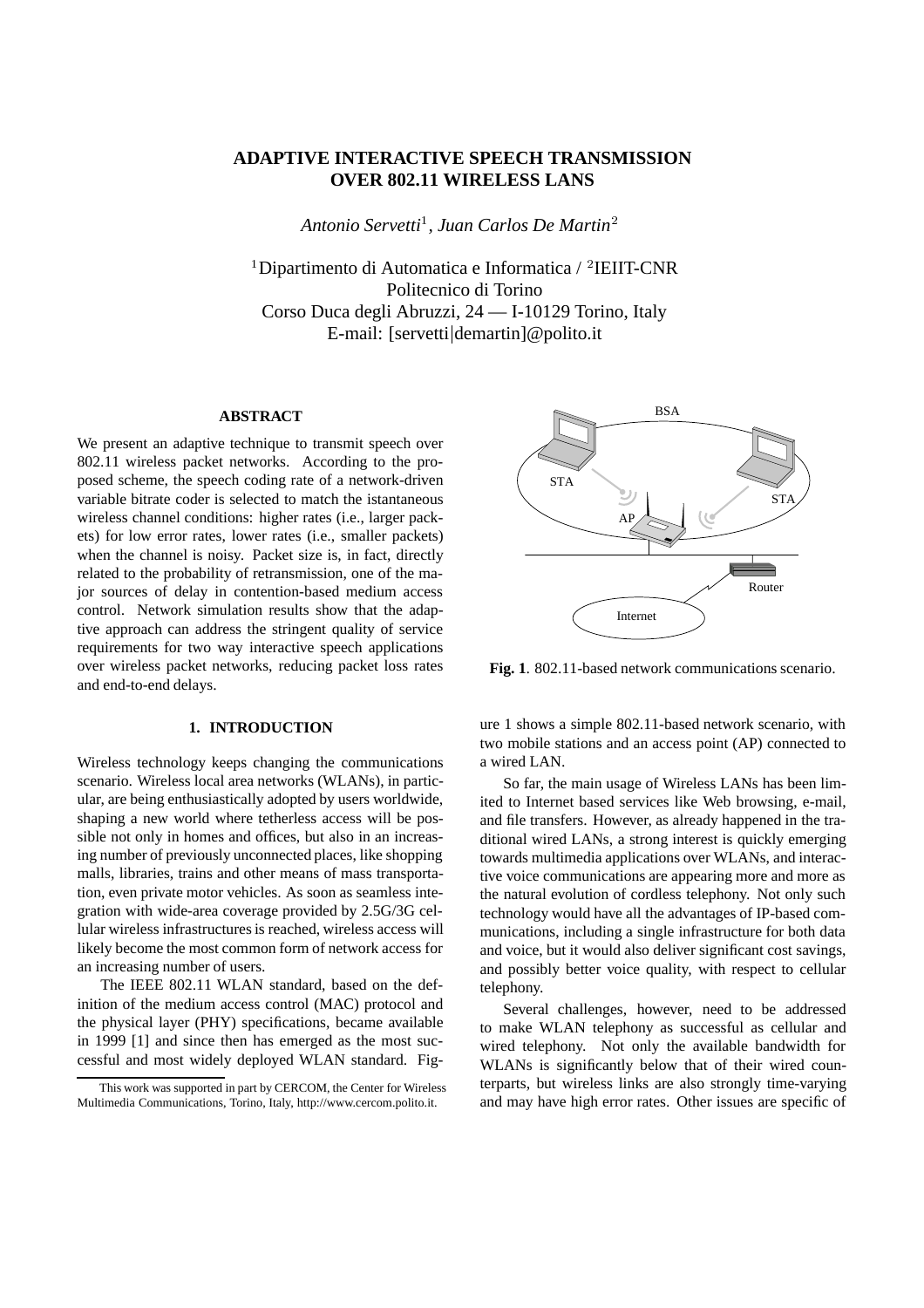802.11 WLANs, including the MAC layer effects on performance, the consequences of interfering data traffic, and the best configurations for both Access-Point-based and ad-hoc 802.11 networks.

Previous research evaluated the performance of interactive voice traffic over Wireless LANs [2][3], mainly by means of statistical analysis of throughput and packet losses to assess the number of supported voice conversations. Advanced Quality of Service techniques are also yet to be fully investigated.

In this paper we present a new technique for improving the quality of interactive voice communications over 802.11 wireless packet networks. The operating rate of a networkdriven variable-bitrate speech coder is chosen on a frameby-frame basis according to the istantaneous channel conditions: higher rates (i.e., longer packets) when the channel is good, lower rates (i.e., shorter packets) when the channel is poor. Performance is measured in terms of average packet losses and average delay, with and without interfering traffic, using a network simulator. The proposed system consistently outperforms constant-bitrate speech transmission at the same average bitrate.

The paper is organized as follows. In Section 2, we introduce the wireless Voice over IP scenario and the adaptive multi-rate speech coder. In Section 3, we describe the proposed speech transmission scheme. Results and conclusions are presented in Section 4 and 5, respectively.

#### **2. VOICE OVER 802.11 WLANS**

Voice over IP over wireless packet networks is becoming increasingly attractive. In particular, the widespread adoption of WLAN technology is creating the basis for the introduction of cordless packet telephony in offices, homes, hospitals, etc.

Two-way conversational applications, however, are characterized by stringent requirements on the end-to-end delay. The upper limit for one-way delay is set to only 150 ms, according to the guidelines of ITU-T Recommendation G.114. Moreover, packet losses should be kept below 1% to prevent significant perceptual degradation.

The WLAN environment is quite challenging on two counts: the wireless link is inherently noisy, due to fading and inteference; the contention-based medium access control (MAC) layer and the retransmission-based error-control scheme may introduce strong delays.

Efficient WLAN-based cordless telephony system must thus rely on careful design of advanced speech transmission solutions.

#### **2.1. IEEE 802.11 Wireless LANs**

Users may conveniently access the Internet via Wireless LAN technology. Bridging functionality is provided by access points that interconnect wireless nodes to the wired infrastructure, i.e. the IEEE 802.11 WLAN in infrastructure mode. The IEEE 802.11b physical layer describes a Direct Sequence Spread Spectrum (DSSS) system with an 11 Mbps bit-rate. The MAC sublayer is responsible for the channel allocation procedures, frame formatting, error checking, fragmentation and reassembly. The fundamental transmission medium defined to support asynchronous data transfer on a best effort basis is called Distributed Coordination Function (DCF). It operates in a contention mode requiring all stations to contend for access to the channel for each packet transmitted. Contention services promote fair access to the channel for all stations.

In the IEEE 802.11 MAC, each data-type frame consists of the following basic components: a MAC header, a variable length information frame body, and a frame check sequence. All fields except the frame body (28 bytes in total) contribute to the MAC protocol data unit (MPDU) overhead for a data frame. Upon packet transmission the destination station positively acknowledges each successfully received packet by sending an ACK frame back to the source station. When, after a network error, an ACK is not received, the source station contends again for the hannel to transmit the unacknowledged packet and, in case of further error, retries until a maximum retry limit is reached.

## **2.2. The GSM AMR Speech Coding Standard**

The GSM Adaptive Multi-Rate (AMR) standard [4] is a state-of-the-art network-driven variable-bitrate speech coder. Its operating bitrate can be chosen on a frame-byframe basis to match the istantaneous channel conditions. In the case of cellular telephony, the objective is to change the ratio between bandwidth devoted to speech and bandwidth devoted to forward error correction. For the proposed technique, the objective is to use the speech rate, i.e. the speech packet size, most suitable for any given 802.11 channel condition.

The GSM-AMR speech coder is a multi-rate ACELP coder with 8 modes operating at bit-rates from 12.2 kbps to 4.75 kbps. The coder modes are integrated in a common structure, where the bit-rate scalability is obtained by adjusting the quantization schemes for the different parameters. The frame size is 20 ms, consisting of 4 subframes of 5 ms each.

## **3. ADAPTIVE SPEECH TRANSMISSION**

As the purpose of AMR codec mode adaptation is to select the codec mode which provides the user with maxi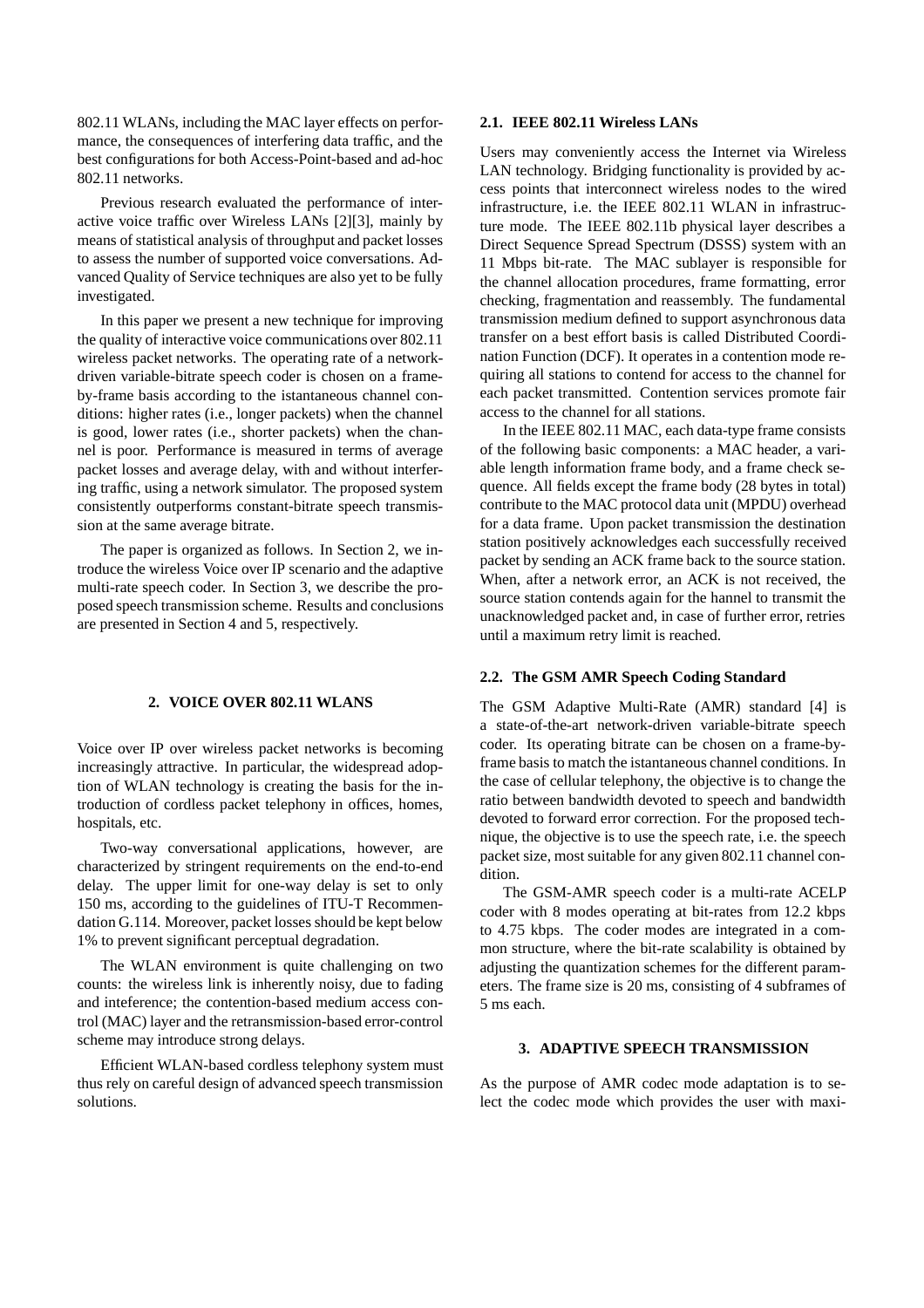mum speech quality at a given channel condition, link quality measures are needed.

The GSM AMR standard leaves link quality estimation open. However, it provides an example solution, which is based on burst-wise C/I estimates [5]. A carrier signal estimate is calculated by convoluting a training sequence with the channel impulse response. Other methods have also been proposed [6][7], i.e. based on the acknowledgment history of the most recently transmitted packets.

For codec mode adaptation, the measure of the istantaneous channel quality has to be mapped to codec modes. This is in principle done by quantizing the measurement where the levels of the quantizer used represent the different codec modes.

#### **3.1. Adaptive Rate Selection Algorithm**

We propose to rely on a channel estimation algorithm to select the optimal output rate of the speech coder for an interactive speech transmission. Channel quality measurements are roughly quantized in two states that represent good and bad channel conditions. In the bad state, large packets have a higher probability to be in error and, therefore, to be retransmitted, while small packets are more easily received without errors.

When a variable-rate speech codec is available and the wireless link shows a relatively high error-rate, the size of the compressed speech frames can be reduced using a lower rate. The proposed solution should reduce the number of transmissions needed to successfully send a packet when the channel becomes noisy. The end-to-end delays will also be reduced because the sender will contend for the channel less frequently.

#### **4. SIMULATIONS AND RESULTS**

Several network conditions, for various kinds of interfering traffic, were simulated using the NS [8] network simulator, modified to include a channel error model.

At the application level a different codec mode is assigned to each of the two possible states of the wireless channel. In the good state, a 12.2 kbps source is used, while in the bad state the voice encoder produces an output rate of only 4.75 kbps. Sensing of the channel is performed before coding a speech frame in order to adapt the source output to the time-varying channel conditions. Sensing was assumed to be ideal. The payload is then encapsulated by the RTP protocol, UDP is used for multiplexing different flows, and IP takes care of addressing and delivering the packets to their destination. We use a 4-byte compressed header to overcome the RTP/UDP/IP overhead (40 bytes per packet). The MAC and PHY layer headers are then added according to the 802.11 standard.



**Fig. 2**. Lost and late speech packets as a function of the average MPDU error probability; adaptive vs. not-adaptive technique, maximum number of retransmissions set to zero and two.

#### **4.1. Wireless Channel Error Model**

The time varying wireless channel is modeled using the Gilbert-Elliot two-state Markov model where each state represents a binary symmetric channel (BSC). In the "good" state (G) losses occur with low probability  $p<sub>G</sub>$  while in the "bad" state (B) they happen with high probability  $p_B$ .  $p_{GB}$ and  $p_{BG}$  represent the probability to switch from the good state to the bad state and vice versa. The steady state probabilities of being in states G and B are:

$$
\pi_G = \frac{p_{BG}}{p_{BG} + p_{GB}}, \pi_B = \frac{p_{GB}}{p_{BG} + p_{GB}}\tag{1}
$$

respectively. Hence the average packet loss rate produced by the Gilbert channel is  $p = p<sub>G</sub>\pi$ <sub>G</sub> +  $p<sub>B</sub>\pi$ <sub>B</sub>.

We assume that state transitions occur between packets transmissions. In the good state the bit error probability is  $p_G = 10^{-6}$ , while in the bad state it is  $p_B = 10^{-3}$ . Different channel error conditions are obtained varying the  $p_{GB}$ and  $p_{BG}$  transition probabilities.

The packet error probability is a function of the packet size: given an <sup>S</sup>-byte packet and a bit error probability of  $p_x$ , that packet will be considered corrupted and therefore discarded with probability  $1 - (1 - p_x)^{8S}$ .

## **4.2. Results**

Simulations were performed for an 11-Mbps wireless LAN scenario where two mobile terminals are placed at the same distance from an access point and they are sending packets to a host connected to the wired infrastructure network. Because the wireless path represents only the first transmission hop, we consider 20 ms the maximum acceptable value for the one-way transfer delay over the wireless link. The